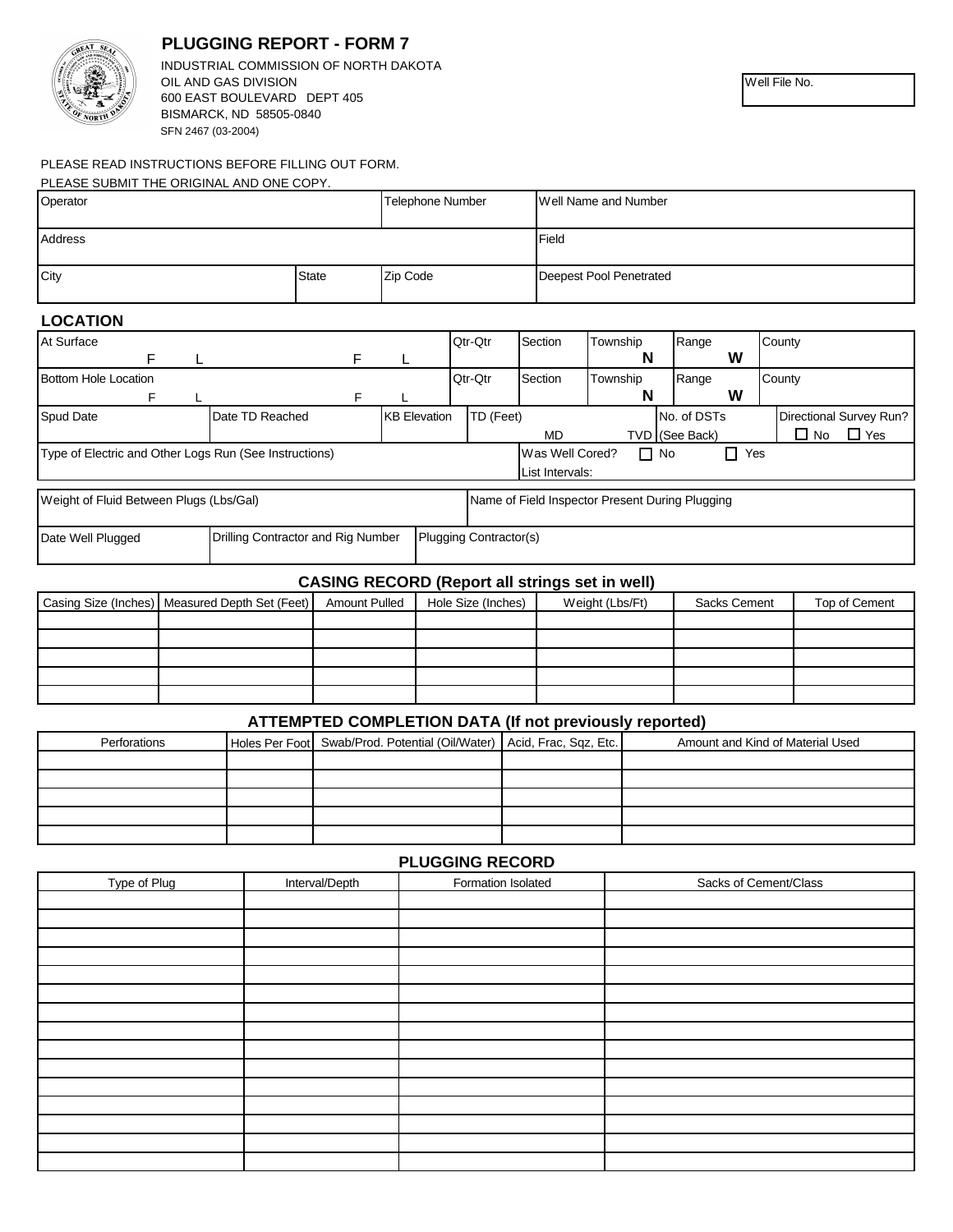Page 2 SFN 2467 (03-2004)

## **DRILL STEM TEST DATA (IF NOT PREVIOUSLY REPORTED), ADDITIONAL INFORMATION, AND/OR LIST OF ATTACHMENTS**

| If hereby swear or affirm that the information provided is true, complete and correct as determined from all available records. | Date                        |                      |  |  |  |  |
|---------------------------------------------------------------------------------------------------------------------------------|-----------------------------|----------------------|--|--|--|--|
| Signature<br><b>Printed Name</b>                                                                                                |                             |                      |  |  |  |  |
|                                                                                                                                 |                             |                      |  |  |  |  |
| Above Signature Witnessed By                                                                                                    |                             |                      |  |  |  |  |
| <b>Witness Signature</b>                                                                                                        | <b>Witness Printed Name</b> | <b>Witness Title</b> |  |  |  |  |
|                                                                                                                                 |                             |                      |  |  |  |  |